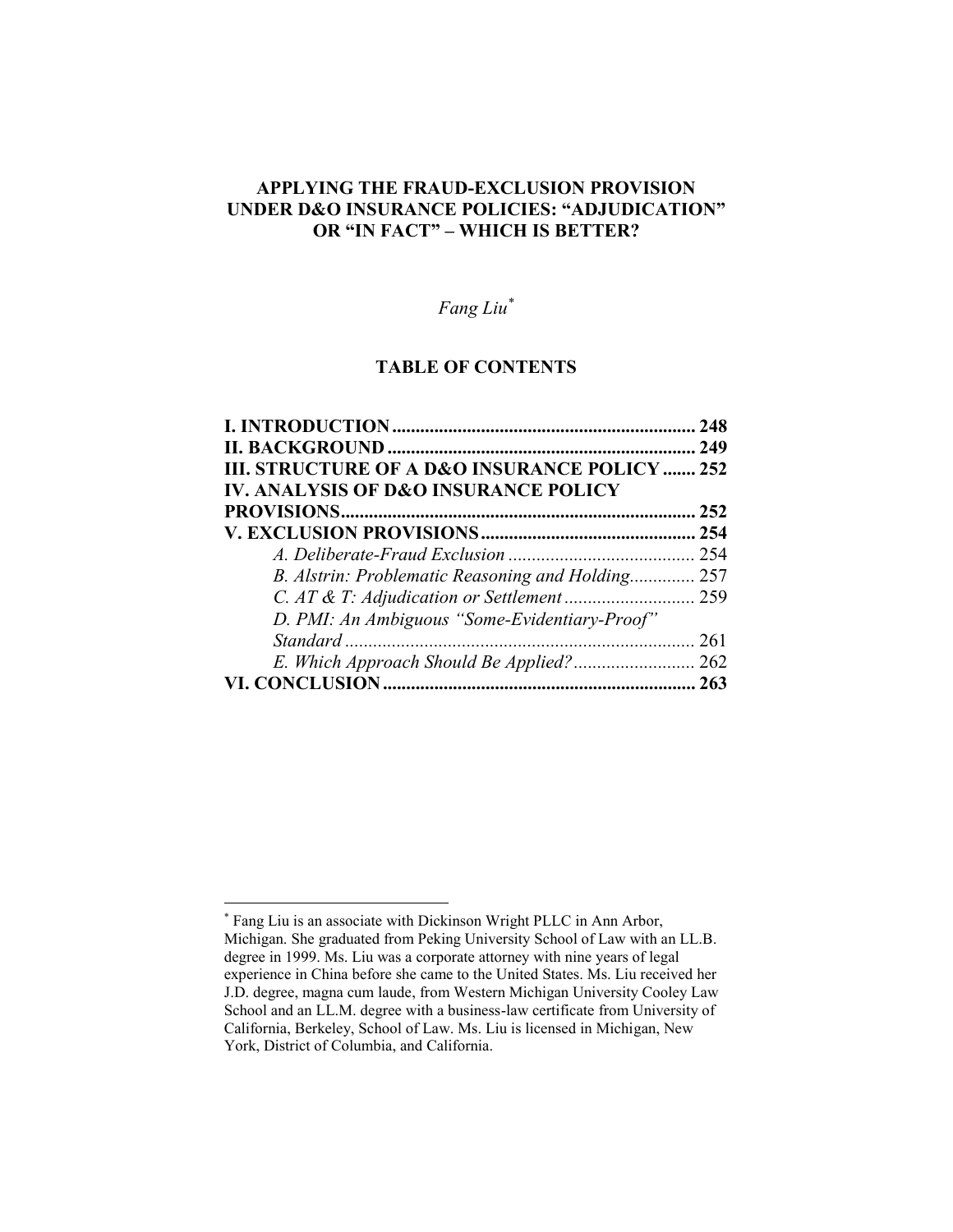#### **I. INTRODUCTION**

<span id="page-1-0"></span>Directors and Officers liability insurance (D&O insurance) is a type of casualty coverage that is designed to protect directors and officers (D&Os) from personal loss and to reimburse companies for indemnity payments made to their  $D&Os<sup>1</sup>$ . A typical  $D&O$ insurance policy, like many other insurance policies, includes an exclusion section listing the areas of liability that the policy does not cover.<sup>2</sup> One common exclusion is the "fraud exclusion," which excludes coverage of claims based on an insured's fraudulent act.<sup>3</sup> In theory, the fraud exclusion applies "only when there is an actual finding of dishonesty or fraud against a particular insured."<sup>4</sup> In practice, however, how to define "actual finding" remains a critical issue and courts have taken different approaches.<sup>5</sup>

Some courts have held that fraud-exclusion provisions apply only when there is a finding of dishonesty or fraud material to the adjudicated cause of action.<sup>6</sup> Other courts have held that fraudexclusion provisions excluding commission "in fact" in a fraudexclusion provision requires proof of either evidentiary facts or a final adjudication.<sup>7</sup> Another court focused on the broad definition of "claim" under an insuring agreement and held that fraudexclusion provisions do not apply to securities claims, even if the fraud is deliberate<sup>8</sup>

<sup>1</sup> Lowell E. Sachnoff, *Recent Developments in Litigation Interpreting Directors and Officers Liability Insurance Policies*, C568 ALI – ABA 153, 158 (1990).

<sup>2</sup> JOHN F. OLSON ET AL., DIRECTOR AND OFFICER LIABILITY: INDEMNIFICATION AND INSURANCE § 12:5 (2014-2015 ed. 2014).

<sup>3</sup> *Id.* at § 12:14.

<sup>&</sup>lt;sup>4</sup> MICHAEL R. DAVISSON ET AL., DIRECTORS & OFFICERS LIABILITY INSURANCE DESKBOOK 118 (3d ed. 2011).

<sup>5</sup> Alan Rutkin, *The Dishonesty, Personal Profit, and Money Laundering Exclusion in D&O and E&O Insurance*, 41 BRIEF 25, 25 (2012).

<sup>6</sup> *See* AT & T v. Clarendon Am. Ins. Co., No. 04C-11-167-JRJ, 2008 WL 2583007 (Del. Super. Ct. June 25, 2008).

<sup>7</sup> *See* PMI Mortg. Ins. Co. v. Am. Int'l Specialty Lines Ins. Co., No. C 02-1774 PJH, 2006 WL 825266 (N.D. Cal. Mar. 29, 2006).

<sup>8</sup> *See* Alstrin v. St. Paul Mercury Ins. Co., 179 F. Supp. 2d 376 (D. Del. 2002).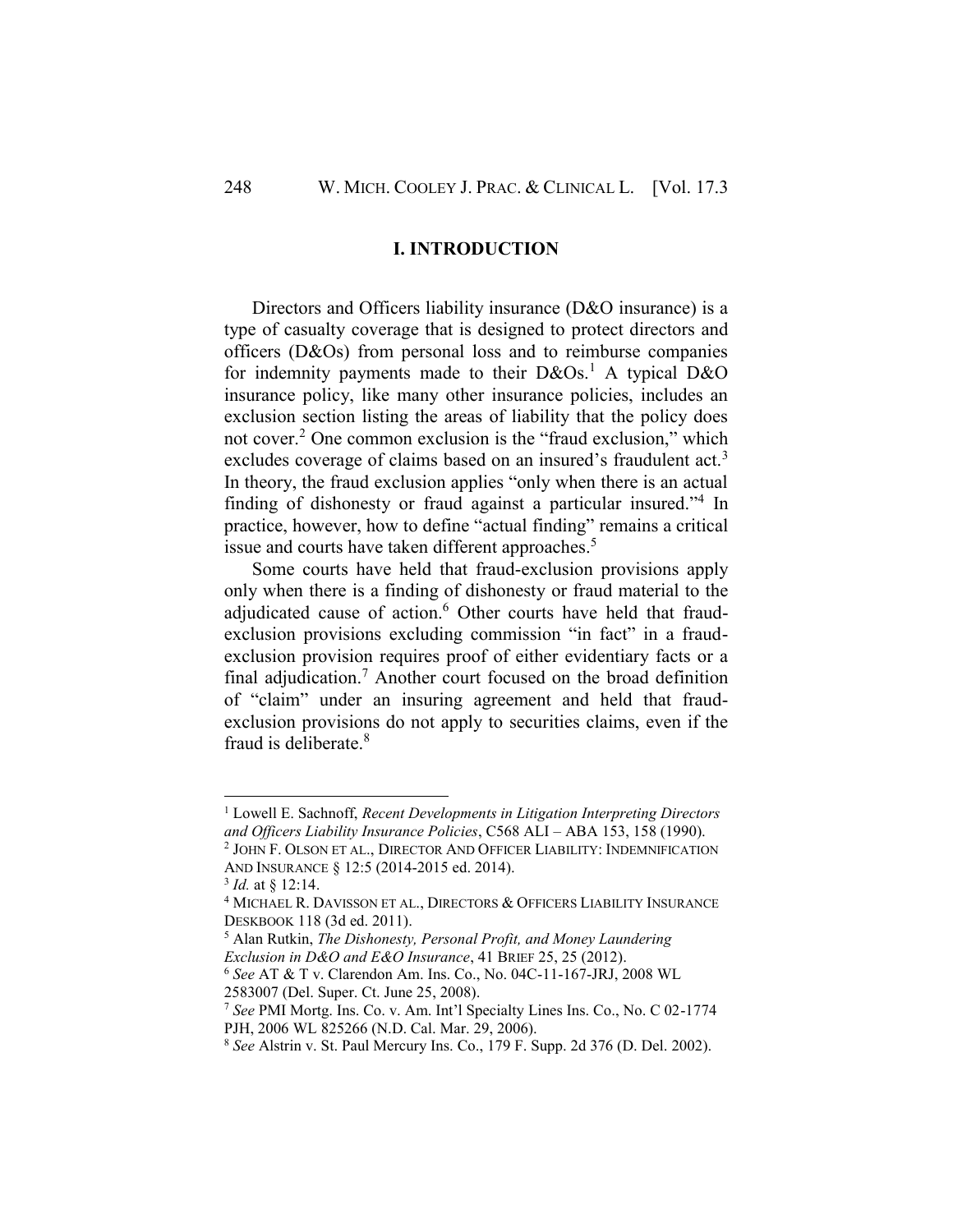### 2016] APPLYING THE FRAUD-EXCLUSION PROVISION 249 UNDER D&O INSURANCE POLICIES

The "adjudication" approach under *AT & T* requires an adjudicated fraud to trigger the exclusion.<sup>9</sup> This approach provides a clear guidance in practice. In fact, the court in *AT & T* went even further and held that settlement of the underlying claim would render the fraud-exclusion provision inapplicable.<sup>10</sup> As a result, an insurer cannot challenge an insured's fraudulent act once the underlying claim is settled, even if the fraud is clear.<sup>11</sup>

In contrast, the "in fact" approach under *PMI* requires either adjudication or some evidentiary proof of fraud to trigger the fraud-exclusion provision.<sup>12</sup> This approach can better protect an insurer's legitimate interests in preventing fraud. But the "some evidentiary proof" standard under this approach raises another issue: how much evidence is sufficient?

To strike a balance between an insured's reasonable expectation of coverage and an insurer's legitimate interest in preventing fraud, the "adjudication" approach is a better choice. If an insurer can satisfy a heightened pleading requirement and establish a fraud by clear and convincing evidence, the insurer should be allowed to raise the fraud exclusion subsequent to a settlement of the underlying claim.

#### **II. BACKGROUND**

<span id="page-2-0"></span>Corporate D&Os throughout the United States are facing "[a]n alarming amount of litigation" arising out of their corporate capacity and status.<sup>13</sup> D&Os' liability generally stems from three main sources: (1) shareholder claims for breach of duty of care,

<sup>9</sup> AT & T v. Clarendon Am. Ins. Co., No. 04C-11-167-JRJ, 2008 WL 2583007, at \*6 (Del. Super. Ct. June 25, 2008).

<sup>10</sup> *Id.* at \*7.

<sup>11</sup> Rutkin, *supra* note 5, at 25-26.

<sup>12</sup> PMI Mortg. Ins. Co. v. Am. Int'l Specialty Lines Ins. Co., No. C 02-1774

PJH, 2006 WL 825266, at \*8 (N.D. Cal. Mar. 29, 2006).

<sup>13</sup> Robert H. Rosh, *New York's Response to the Director and Officer Liability Crisis: A Need to Reexamine the Importance of D & O Insurance,* 54 BROOK. L. REV. 1305, 1305 (1989).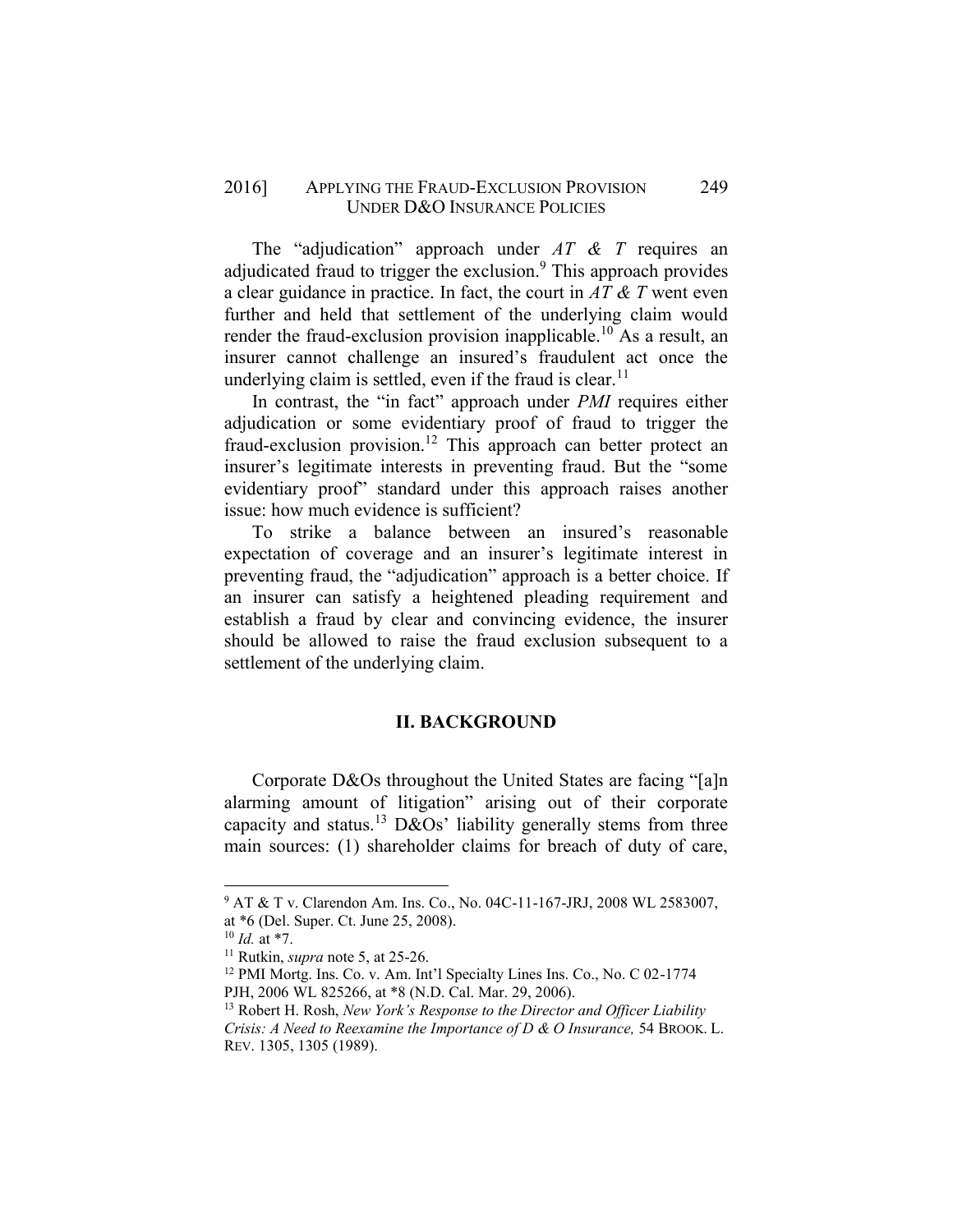duty of loyalty, and/or duty of good faith; (2) claims from "disgruntled employees, consumers, and customers . . . [for] failure to comply with [various regulations], tort claims for pollution, and violations of civil rights"; $^{14}$  and (3) claims under the federal securities law  $15$ 

With potential liabilities stemming from various sources, D&Os are exposed to substantial judgment or settlement amounts plus attorney fees for defending claims.<sup>16</sup> "Individuals considering whether to become a director or officer are bitterly aware of the large judgments rendered against corporate directors and officers in recent years." <sup>17</sup> A 1987 survey shows that about "10% of the large corporations surveyed reported that a prospective director nominee had declined the honor of serving on the board because of the fear of possible personal liability, and 85% of the chief executive officers surveyed believed that a director and officer liability 'crisis' had arrived or was imminent."<sup>18</sup> The 1998 Directors and Officers Liability Survey by Tillinghast-Towers Perrin shows that "claims against officers and directors continued the upward trend  $\dots$ ."<sup>19</sup>

Faced with the liability crisis, D&Os "have become increasingly concerned with how to best immunize themselves from personal liability exposure."<sup>20</sup> Corporate indemnification and D&O insurance are the major sources of protecting D&Os from such liability. $21$ 

A company may indemnify its D&Os in connection with actions brought against them by virtue of their positions under

<sup>14</sup> *Id.* at 1308-10.

<sup>15</sup> OLSON ET AL*.*, *supra* note 2, at § 1:1.

<sup>16</sup> Kurt A. Mayr, II, *Indemnification of Directors and Officers: The "Double Whammy" of Mandatory Indemnification Under Delaware Law in Waltuch v. Conticommodity Services, Inc.*, 42 VILL. L. REV. 223, 230 (1997). <sup>17</sup> *Id.*

<sup>18</sup> OLSON ET AL., *supra* note 2, at § 1:1.

<sup>19</sup> *Id.*

<sup>20</sup> Rosh, *supra* note 13, at 1305.

<sup>21</sup> Joseph P. Monteleone & Nicholas J. Conca, *Directors and Officers Indemnification and Liability Insurance: An Overview of Legal and Practical Issues*, 51 BUS. LAW. 573, 574 (1996); OLSON ET AL., *supra* note 2, at § 12:1.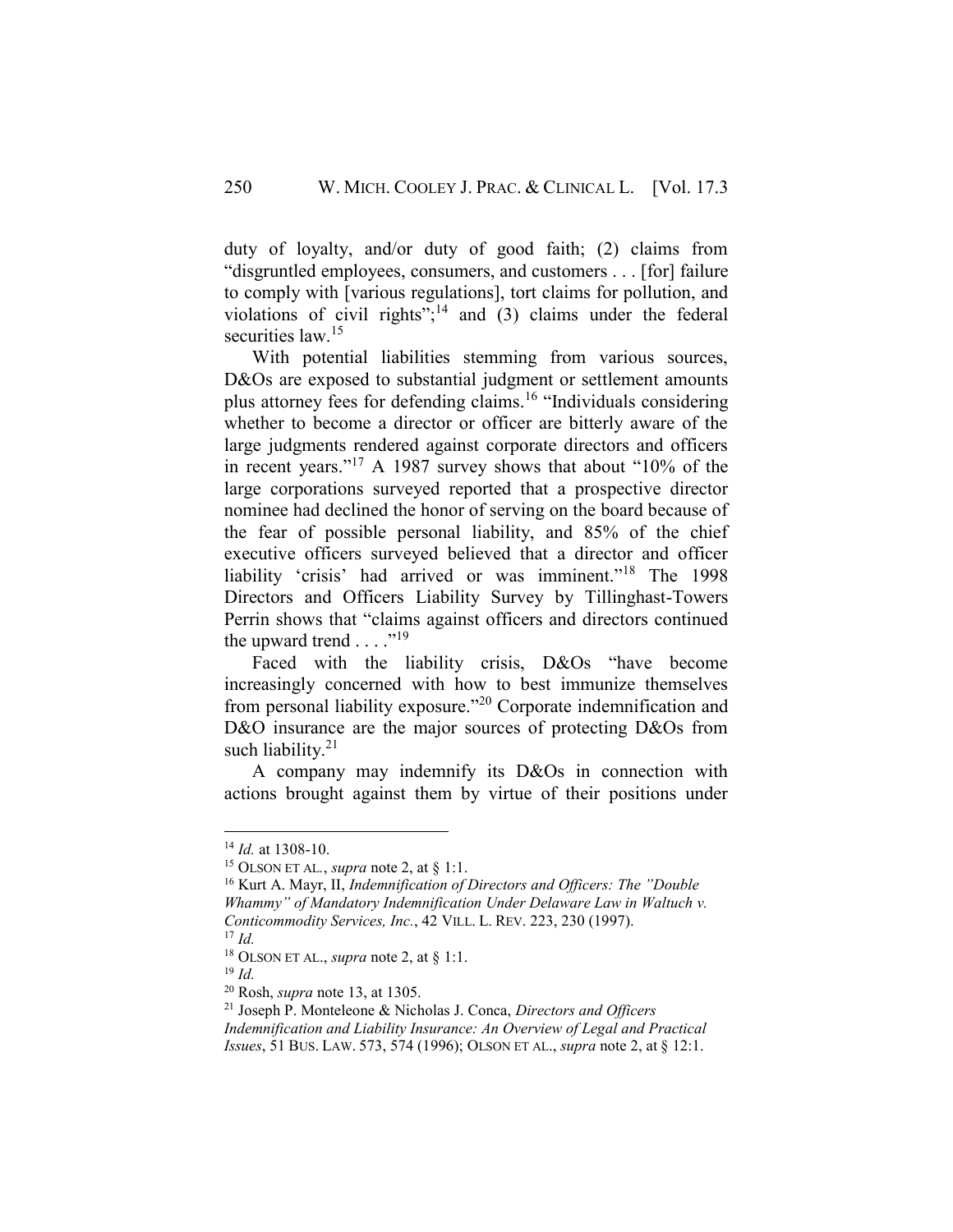various circumstances.<sup>22</sup> Under common law, D&Os have no right to corporate indemnification, and their right to indemnification is purely statutory in nature.<sup>23</sup> Beginning in the 1940s and 1950s, state legislatures and courts began to recognize the legitimacy of D&O insurance.<sup>24</sup> However, indemnification still cannot fully protect  $D&Os$  from personal liability.<sup>25</sup> For instance, indemnification may not be available when: a company becomes insolvent or goes into bankruptcy; the court finds that D&Os acted in bad faith; there is an adverse judgment against D&Os in a derivative action; or the state and federal law or public policies prohibit it.<sup>26</sup>

D&O insurance not only protects corporations from sizable losses by indemnifying their officials, but also protects the individual officials against certain losses when corporate indemnification is not available.<sup>27</sup> Both the Model Business Corporations Act and the Delaware General Corporation Law recognize its legitimacy.<sup>28</sup> "[C]orporations could purchase and maintain insurance on behalf of directors, officers, and employees for service in virtually any official capacity, regardless of whether the corporation would have authority to indemnify such persons as a matter of state law."<sup>29</sup> A 1998 survey shows that about 92% of U.S. companies bought D&O insurance; and among the largest companies (with assets above ten billion dollars), over 95% had D&O insurance policies.  $30<sup>30</sup>$ 

l

<sup>30</sup> *Id.* at § 12:3.

<sup>22</sup> 19 C.J.S. *Corporations* § 577 (2013).

<sup>23</sup> *Id.*

<sup>24</sup> *See* Monteleone & Conca, *supra* note 21, at 574.

<sup>25</sup> *See* OLSON ET AL., *supra* note 2, at § 12:1.

<sup>26</sup> *See id.* at § 12:3.

<sup>27</sup> *Id.* at § 12:1.

<sup>28</sup> *Id.* at § 12:2.

<sup>29</sup> *Id.*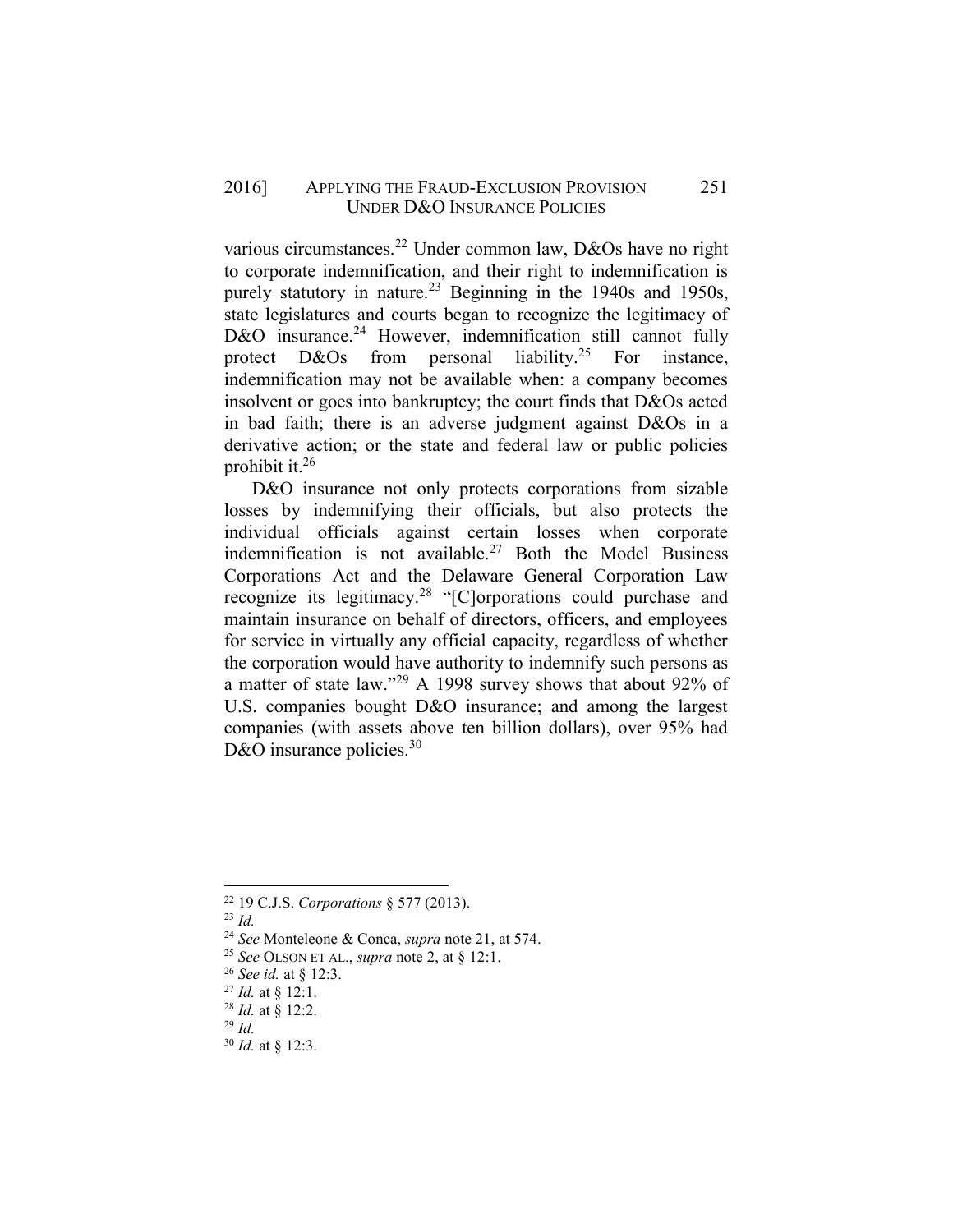#### <span id="page-5-0"></span>**III. STRUCTURE OF A D&O INSURANCE POLICY**

Modern D&O insurance policies generally provide three types of coverage.<sup>31</sup> The first type (Side-A) protects individual D&Os by providing them coverage for losses arising from a wrongful act.<sup>32</sup> The second type (Side-B) reimburses companies for indemnity payments made to their  $D&OS.<sup>33</sup>$  The third type (Side-C) indemnifies companies for the cost of defending certain claims.<sup>34</sup>

A typical D&O insurance policy includes the following parts: Declarations Page, Insuring Clauses, Exclusion Section, General Terms  $&$  Conditions, and Endorsement.<sup>35</sup> The Declarations Page lists, among other things, the parent organization, limits of liability, coinsurance percent, deductible amount, and insured persons.<sup>36</sup> Insuring Clauses are the principal agreements between parties under the policy.<sup>37</sup> The Exclusion Section describes the areas of liability that the policy does not cover.<sup>38</sup> The General Terms & Conditions "establish important procedures, presumptions and conditions to coverage."<sup>39</sup> Endorsements are other side agreements between the parties.<sup>40</sup>

### <span id="page-5-1"></span>**IV. ANALYSIS OF D&O INSURANCE POLICY PROVISIONS**

To trigger coverage under a D&O insurance policy, three preliminary requirements must be satisfied: (1) the "'claim' must

<sup>32</sup> *Id.*

<sup>31</sup> DAVISSON ET AL., *supra* note 4, at 29.

<sup>33</sup> *Id.*

<sup>34</sup> *Id.*

<sup>35</sup> OLSON ET AL., *supra* note 2, at § 12:5.

<sup>36</sup> *See* KENNETH S. ABRAHAM, INSURANCE LAW AND REGULATION: CASES AND MATERIALS 590 (5th ed. 2010).

<sup>37</sup> OLSON ET AL., *supra* note 2, at § 12:5.

<sup>38</sup> *Id.*

<sup>39</sup> *Id.*

<sup>40</sup> *Id.*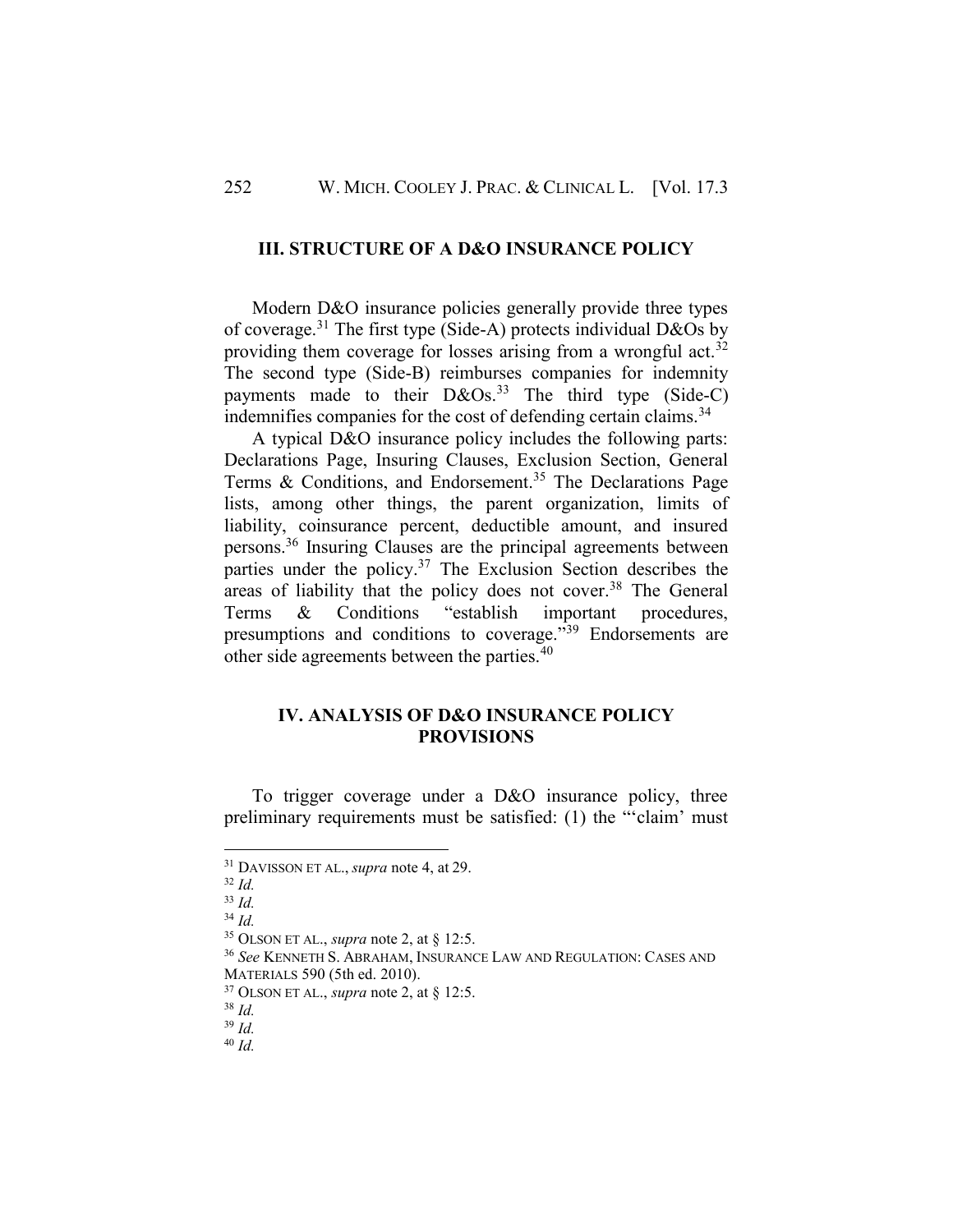#### 2016] APPLYING THE FRAUD-EXCLUSION PROVISION 253 UNDER D&O INSURANCE POLICIES

have been made against the insureds during the policy period; (2) the claim must be for a 'wrongful act' committed by the insureds[;] and (3) the insureds must have experienced a 'loss.'"<sup>41</sup>

First, D&O insurance is a claims-made policy.<sup>42</sup> It covers "claims first made against the insured parties while the policy is in force regardless of when the events or transactions underlying the claim occurred."<sup>43</sup> Unless the policy states otherwise, the term "claim" in "claims-made policy" does not refer to the notice given by an insured to an insurer.<sup>44</sup> Instead, it refers to an assertion of legal right or a demand for relief or payment by a third party against the insured for an alleged wrongful act.<sup>45</sup> Although the claim can be initiated by a civil, criminal, or administrative proceeding,<sup>46</sup> "[i]t is well-settled that a written demand for money generally constitutes a claim."<sup>47</sup>

Second, to trigger coverage, the claim must assert a wrongful act committed by the insured in the individual's official capacity as a D&O. $48$  "'Wrongful act' means any breach of duty, neglect, error, misstatement, misleading statement, omission or act by the directors and officers of the company in their respective capacities as such, or any matter claimed against them solely by reason of their status as directors and officers of the company."<sup>49</sup>

Third, the insured must experience a  $loss^{50}$ . A loss of an "individual insured is generally defined as any amount for which the insured is legally liable and that arises out of a claim against him for wrongful acts."<sup>51</sup> A claim for breach of contract would not be covered because being required to pay what an insured already

l

<sup>46</sup> OLSON ET AL., *supra* note 2, at § 12:7.

 $41$  *Id.* at \$12:6.

<sup>42</sup> DAVISSON ET AL., *supra* note 4, at 39.

<sup>43</sup> *Id.*

<sup>44</sup> OLSON ET AL., *supra* note 2, at § 12:7.

<sup>45</sup> *Id.*; DAVISSON ET AL., *supra* note 4, at 39.

<sup>47</sup> DAVISSON ET AL., *supra* note 4, at 39.

<sup>48</sup> *Id.* at 48.

<sup>49</sup> OLSON ET AL., *supra* note 2, at § 12:9.

<sup>50</sup> *Id.* at § 12:12.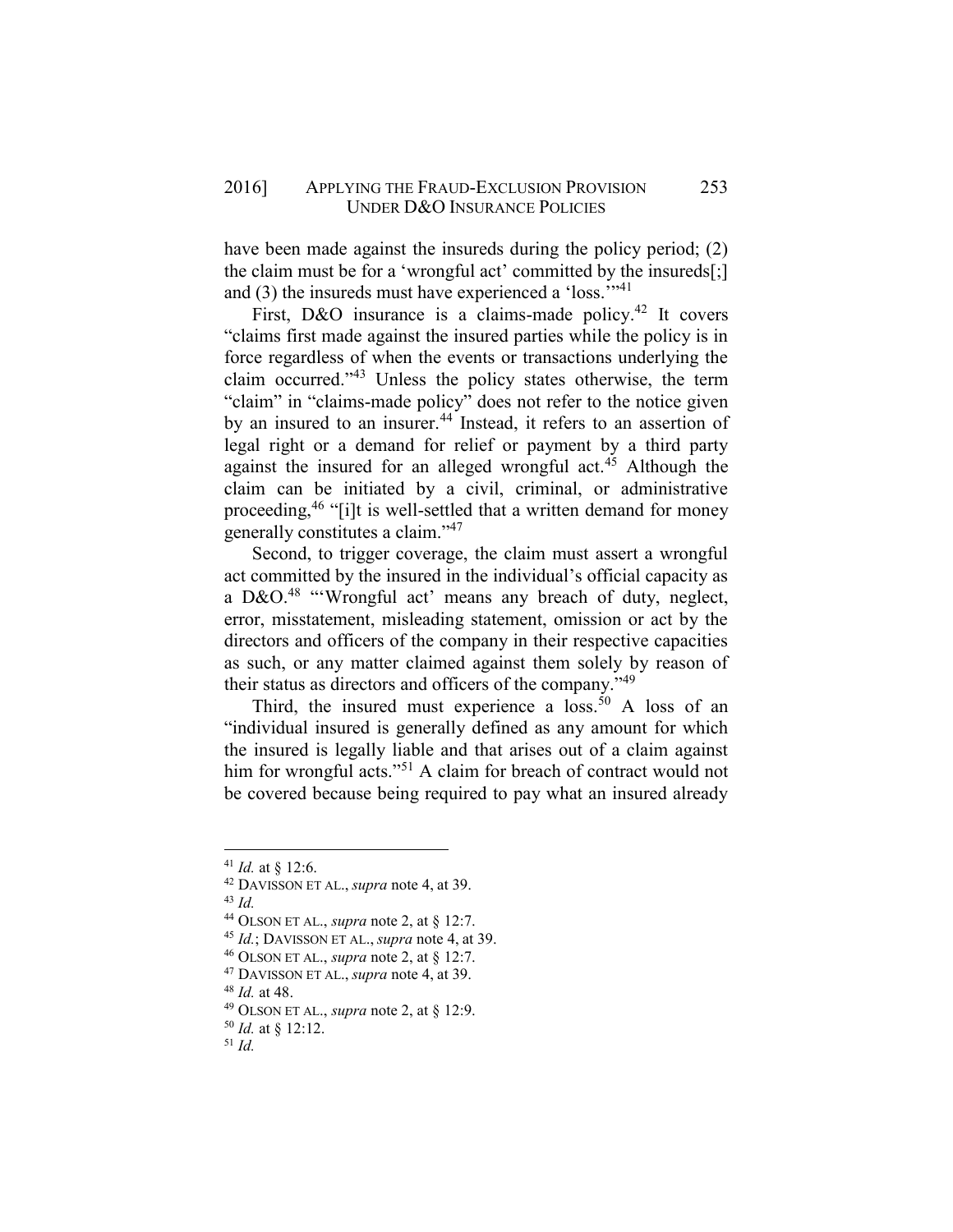agreed to pay is not a wrongful act, and thus, there is no loss.<sup>52</sup> Also, many policies define loss to "exclude punitive damages, fines, penalties, sanctions . . . ."<sup>53</sup>

<span id="page-7-0"></span>When the above three preliminary requirements are satisfied, the next question is whether the claim is barred by an exclusion provision contained within the D&O insurance policy.<sup>54</sup>

#### **V. EXCLUSION PROVISIONS**

Generally speaking, exclusion provisions under a D&O insurance policy fall under three categories: "(1) exclusions relating to specific conduct of an insured [("conduct exclusions")]; (2) exclusions of coverage provided under other policies; and (3) exclusions relating to issues of public policy or areas of difficult exposure."<sup>55</sup> The first category, conduct exclusions, typically relates to "claims based on: (1) [i]llegal remuneration; (2) [s]hortswing profits; and (3) criminal or deliberately fraudulent acts, or . . . personal profit[s] or advantage[s] to which the insured is not legally entitled."<sup>56</sup>

#### *A. Deliberate-Fraud Exclusion*

<span id="page-7-1"></span>While D&O policies are generally intended to cover negligent acts of D&Os, the deliberate-fraud exclusion "is intended to remove from coverage claims arising from intentionally fraudulent or dishonest behavior."<sup>57</sup> A typical fraud-exclusion provision is phrased as follows: "The [insurer] shall not be liable . . . on account of any [c]laim made against any [i]nsured [p]erson . . .

<sup>52</sup> *Id.*

<sup>53</sup> DAVISSON ET AL., *supra* note 4, at 70.

<sup>54</sup> OLSON ET AL., *supra* note 2, at § 12:13.

<sup>55</sup> *Id.*

<sup>56</sup> *Id.* at § 12:14.

<sup>57</sup> DAVISSON ET AL., *supra* note 4, at 118.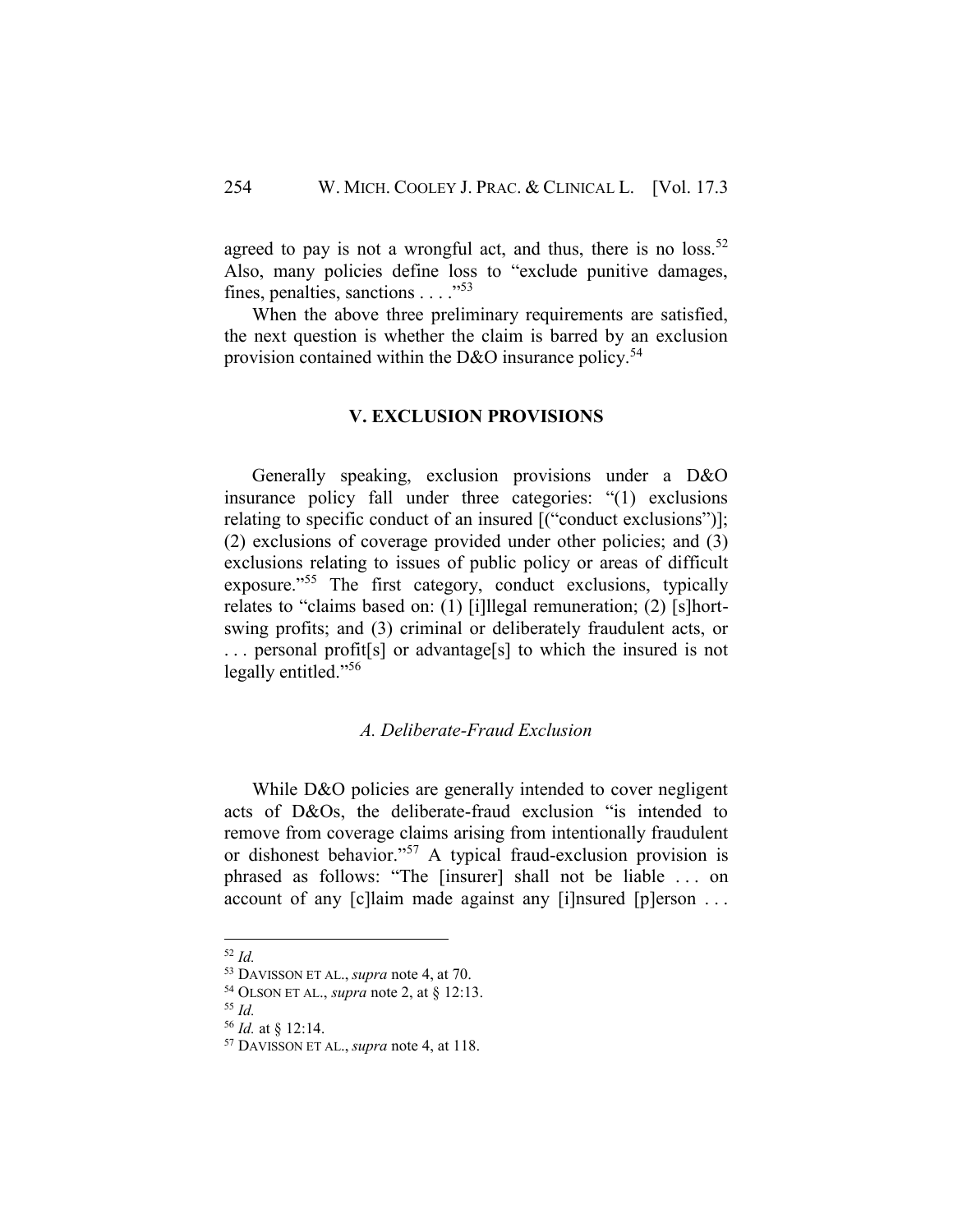### 2016] APPLYING THE FRAUD-EXCLUSION PROVISION 255 UNDER D&O INSURANCE POLICIES

based upon, arising from, or in consequence of any deliberately fraudulent act or omission  $\ldots$ ."<sup>58</sup> In theory, a fraud-exclusion provision applies only when there is an actual finding of fraud against the insured.<sup>59</sup> But how to establish a fraud to trigger the fraud exclusion remains a critical issue  $60$ 

The court in *Alstrin* looked at the broad definition of the term "claim" under an insuring agreement and held that the D&O insurance policy should cover deliberate fraud in securities claims, and that limiting the coverage only to reckless or negligent conduct would conflict with the plain language of the policy. $\overline{6}^1$  The D&O insurance policy covered "Securities Claims," but excluded "claims 'arising out of, based upon or attributable to the committing in fact of any criminal or deliberate fraud.'"<sup>62</sup> The insurer argued that, although the underlying action involved a securities class action, coverage should have been denied because of the "deliberate fraud" exclusion provision.<sup>63</sup> The court disagreed and held that

[i]f the deliberate fraud exclusion applied to securities claims, there would be little or nothing left to that coverage. Particularly, in a  $D \& O$  insurance policy, where securities fraud claims are among the most common claims filed against directors and officers, the effect of such an exclusion would be particularly devastating. No insured would expect such limited coverage from a policy that purports to cover all types of securities fraud claims.<sup>64</sup>

Some courts have held that fraud-exclusion provisions apply only when there is a finding of fraud material to the adjudicated cause of action, especially when the fraud-exclusion provision

 $\overline{a}$ 

<sup>58</sup> ABRAHAM, *supra* note 36, at 594.

<sup>59</sup> DAVISSON ET AL., *supra* note 4, at 118.

<sup>60</sup> Rutkin, *supra* note 5, at 25.

<sup>61</sup> Alstrin v. St. Paul Mercury Ins. Co., 179 F. Supp. 2d 376, 397-98 (D. Del. 2002).

<sup>62</sup> *Id.* at 384.

<sup>63</sup> *Id.* at 396.

<sup>64</sup> *Id.* at 398.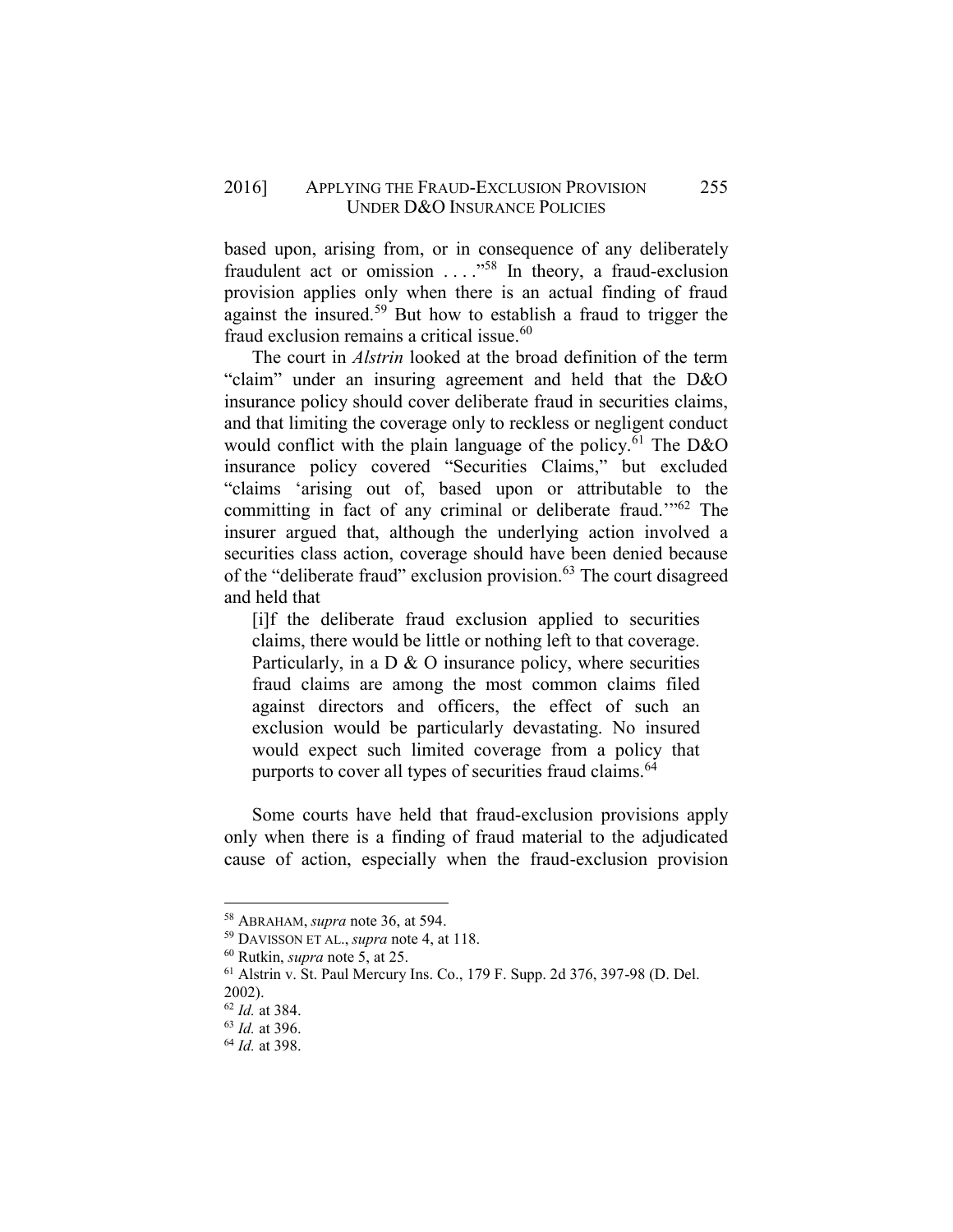contains the term "adjudication."<sup>65</sup> In  $AT \& T$ , the parties replaced the term "in fact" with the term "adjudication" under the fraudexclusion provision.<sup>66</sup> The court held that the fraud-exclusion provision would not bar coverage "*unless* (1) there is a 'finding' that such [fraudulent] acts occurred, and (2) that such finding is 'material' to the cause of action being adjudicated."<sup>67</sup> Because the insured and third party settled the claim without adjudication or a finding of fraud, the court held that the fraud-exclusion provision did not apply.<sup>68</sup>

When a fraud-exclusion provision uses the term "in fact," rather than "adjudication," some evidentiary proof may be sufficient to trigger the fraud exclusion.<sup>69</sup> In *PMI*, the fraudexclusion provision applied to claims "arising out of, based upon or attributable to the committing in fact of any criminal or deliberate fraudulent act[.]"<sup>70</sup> The court held that "the term 'in fact' . . . should be read to require *either* a final adjudication, including a jury adjudication, *or* at a minimum, at least some evidentiary proof . . . . "71"

These cases show that courts are split on how to interpret fraud-exclusion provisions under D&O insurance policies. In *Alstrin*, the court basically ignored the "in fact" language and deemphasized the fraud-exclusion provision.<sup>72</sup> By focusing on the broad definition of "claim" and the insured's reasonable expectation, the court held that the D&O insurance policy should cover deliberately fraudulent acts in securities claims.<sup>73</sup> This holding directly conflicts with the general insurance concept that

<sup>65</sup> *See e.g.*, AT & T v. Clarendon Am. Ins. Co., No. 04C-11-167-JRJ, 2008 WL 2583007 (Del. Super. Ct. June 25, 2008); In re Donald Sheldon & Co., 186 B.R. 364, 370 (Bankr. S.D.N.Y. 1995).

<sup>66</sup> *AT & T*, 2008 WL 2583007, at \*7.

 $67$  *Id.* at  $*6$ .

<sup>68</sup> *Id.* at \*6-7.

<sup>69</sup> *See* PMI Mortg. Ins. Co. v. Am. Int'l Specialty Lines Ins. Co., No. C 02-1774 PJH, 2006 WL 825266, at \*8 (N.D. Cal. Mar. 29, 2006).

<sup>70</sup> *Id.* at \*8.

<sup>71</sup> *Id.* at \*7.

<sup>72</sup> *See* Alstrin v. St. Paul Mercury Ins. Co., 179 F. Supp. 2d 376 (D. Del. 2002).

<sup>73</sup> *Id.* at 398.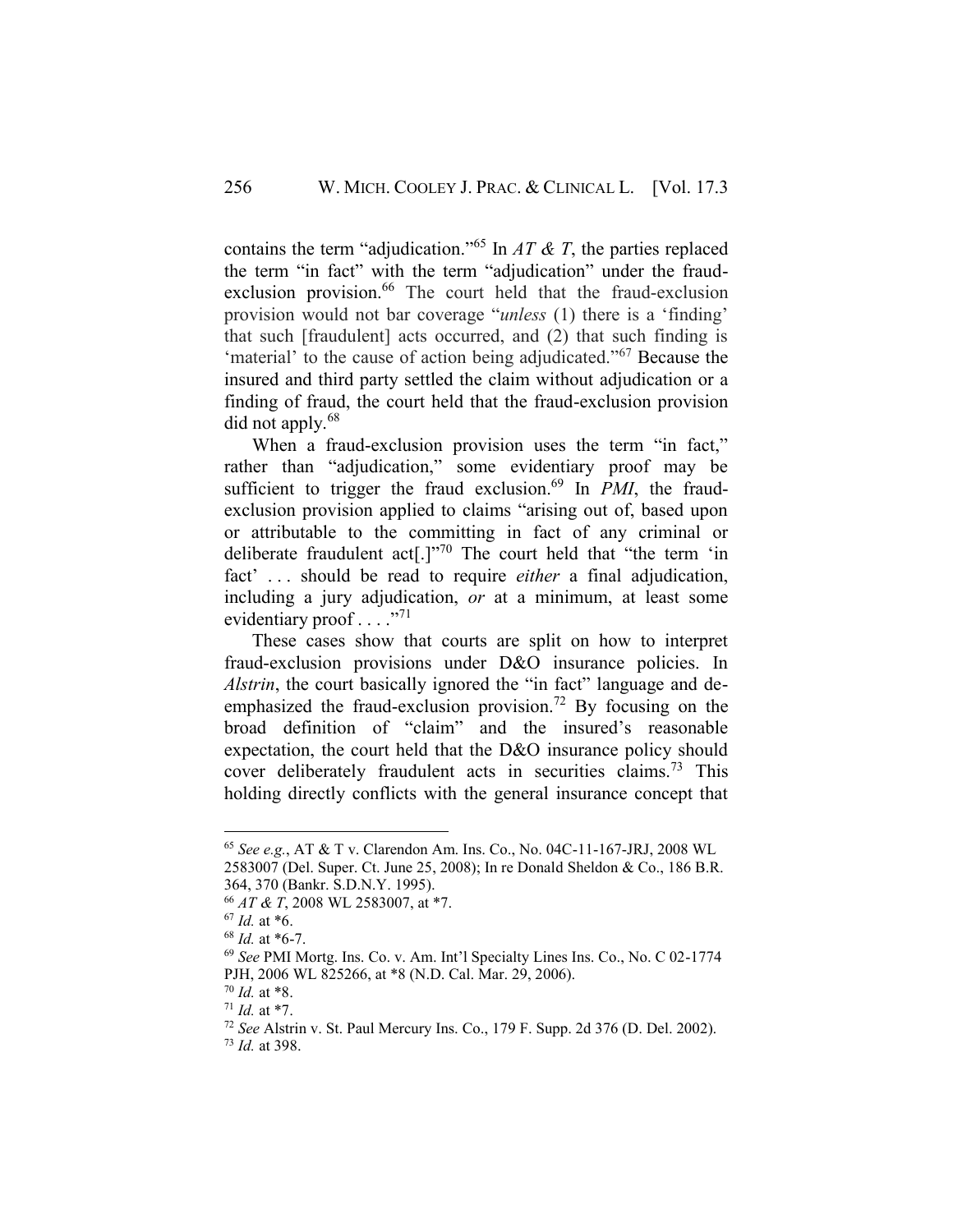#### 2016] APPLYING THE FRAUD-EXCLUSION PROVISION 257 UNDER D&O INSURANCE POLICIES

intentional misconduct should not be covered. In *AT & T*, the court held that adjudication of a fraudulent act is necessary to trigger the fraud exclusion.<sup>74</sup> It went further and held that once an underlying claim is settled, the fraud-exclusion provision becomes inapplicable.<sup>75</sup> As a result, it creates incentives for the insured to settle the underlying claims at the expense of an insurer's interests to challenge a fraud. In *PMI*, the court focused on the term "in fact" and held that both adjudication and some evidentiary proof can trigger the fraud exclusion, but it left the "some evidentiary proof" standard undefined.<sup>76</sup>

#### <span id="page-10-0"></span>*B.* Alstrin*: Problematic Reasoning and Holding*

In *Alstrin*, the D&O insurance policy agreed to pay the loss of every director or officer "arising from a [c]laim first made ... during the [p]olicy [p]eriod . . . for any actual or alleged wrongful act in their" official capacity.<sup>77</sup> The term "claim" was defined in the policy to cover securities claims, including claims made against the insured under the 1933 Securities Act and the 1934 Securities Exchange Act.<sup>78</sup> But the fraud-exclusion provision excluded claims "arising out of, based upon or attributable to the committing in fact of any criminal or deliberate fraud."<sup>79</sup>

The court held that deliberate fraud exclusion provisions do not apply to securities claims because "securities fraud claims are among the most common claims filed against directors and officers, the effect of such an exclusion would be particularly devastating."<sup>80</sup> It also reasoned that no one purchasing a policy that

<sup>74</sup> AT & T v. Clarendon Am. Ins. Co., No. 04C-11-167-JRJ, 2008 WL 2583007, at \*6 (Del. Super. Ct. June 25, 2008).

<sup>75</sup> *Id.* at \*7.

<sup>76</sup> PMI Mortg. Ins. Co. v. Am. Int'l Specialty Lines Ins. Co., No. C 02-1774 PJH, 2006 WL 825266, at \*8 (N.D. Cal. Mar. 29, 2006).

<sup>77</sup> *Alstrin*, 179 F. Supp. 2d at 383.

<sup>78</sup> *Id.* at 396.

<sup>79</sup> *Id.* at 384.

<sup>80</sup> *Id.* at 398.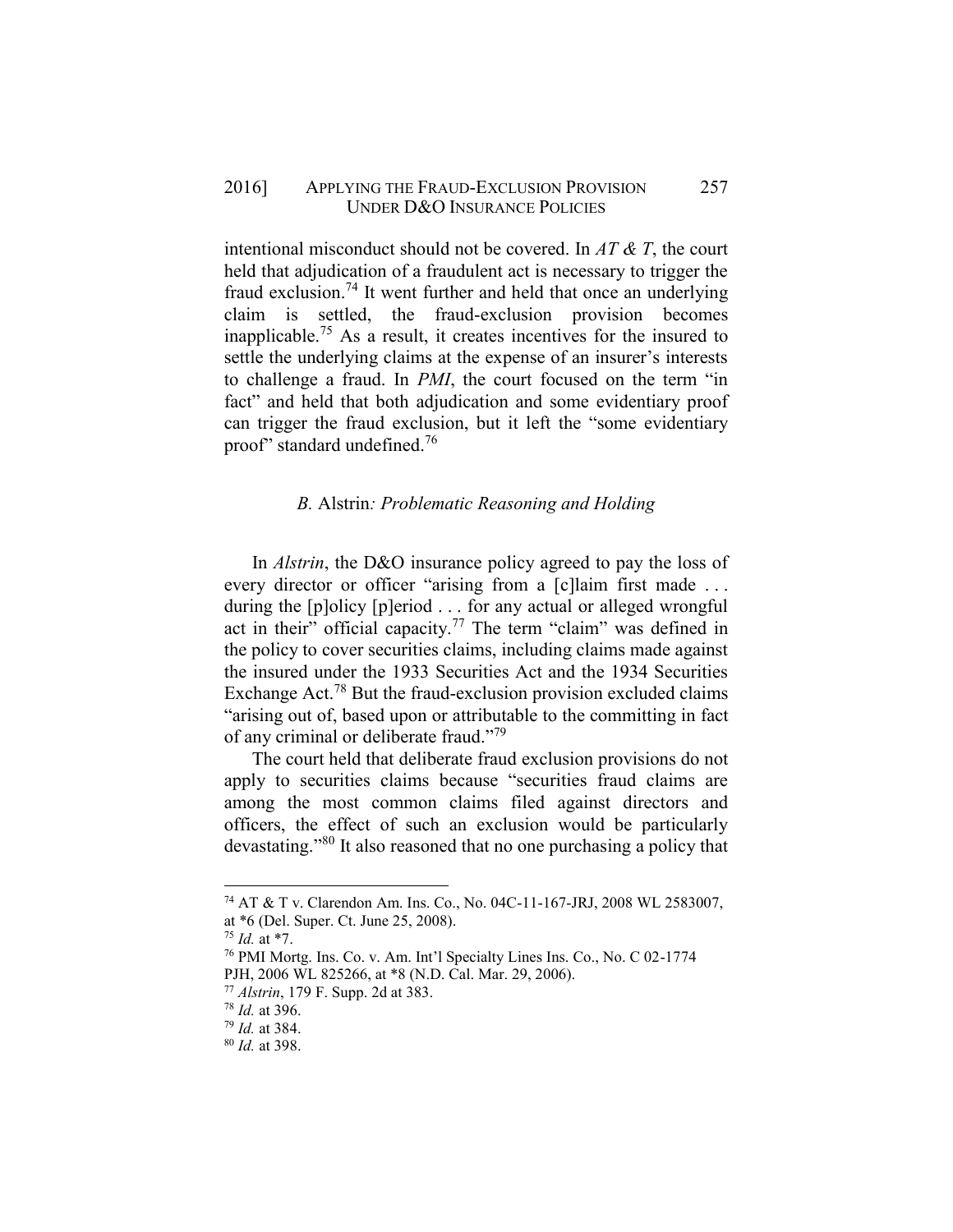provides coverage for securities claims under the 1933 Securities Act and the 1934 Securities Exchange Act would intend to purchase such restricted coverage.<sup>81</sup> Its holding and reasoning are problematic for several reasons.

First, insurance policies are "intended to cover accidental or unexpected events."<sup>82</sup> "[I]nsurance companies uniformly include in policies an 'intentional act' ... exclusion ...." <sup>83</sup> There is no sound reason to carve out a special area and protect D&Os' intentional misconduct under the securities law.

Second, it is normal for an insurance policy to contain a broad coverage-grant language in the beginning and subsequently list the detailed exclusion provisions.<sup>84</sup> But the court in *Alstrin* ignored this common practice, de-emphasized the function of exclusion provisions, and held that the specific fraud-exclusion provision conflicted with the broad coverage-grant language.<sup>85</sup>

Third, the court's statement that "securities fraud claims are among the most common claims filed against directors and officers" ignored the fact that D&Os' liability can arise from many sources other than securities claims, such as breach of fiduciary duties and violation of various regulations.<sup>86</sup>

Fourth, the court overstated the potential impact caused by the deliberate-fraud exclusion in securities-law claims. D&Os do not have reasonable expectation of coverage for their intentional misconduct because most of their liabilities under the securities law can be established by negligent or reckless acts without a finding of intent.

The 1933 Securities Act provides three major liability provisions: (1) civil liabilities on account of false registration statement;<sup>87</sup> (2) civil liabilities arising in connection with

 $\overline{a}$ 

<sup>81</sup> *Id.*

<sup>82</sup> JEFFREY JACKSON, MISSISSIPPI INSURANCE LAW AND PRACTICE § 16:13 (2014 ed.).

<sup>83</sup> *Id.*

<sup>84</sup> OLSON ET AL., *supra* note 2, at § 12:5.

<sup>85</sup> *Alstrin*, 179 F. Supp. 2d 376.

<sup>86</sup> *Id.* at 398.

<sup>87</sup> 15 U.S.C.A. § 77k (West 2015).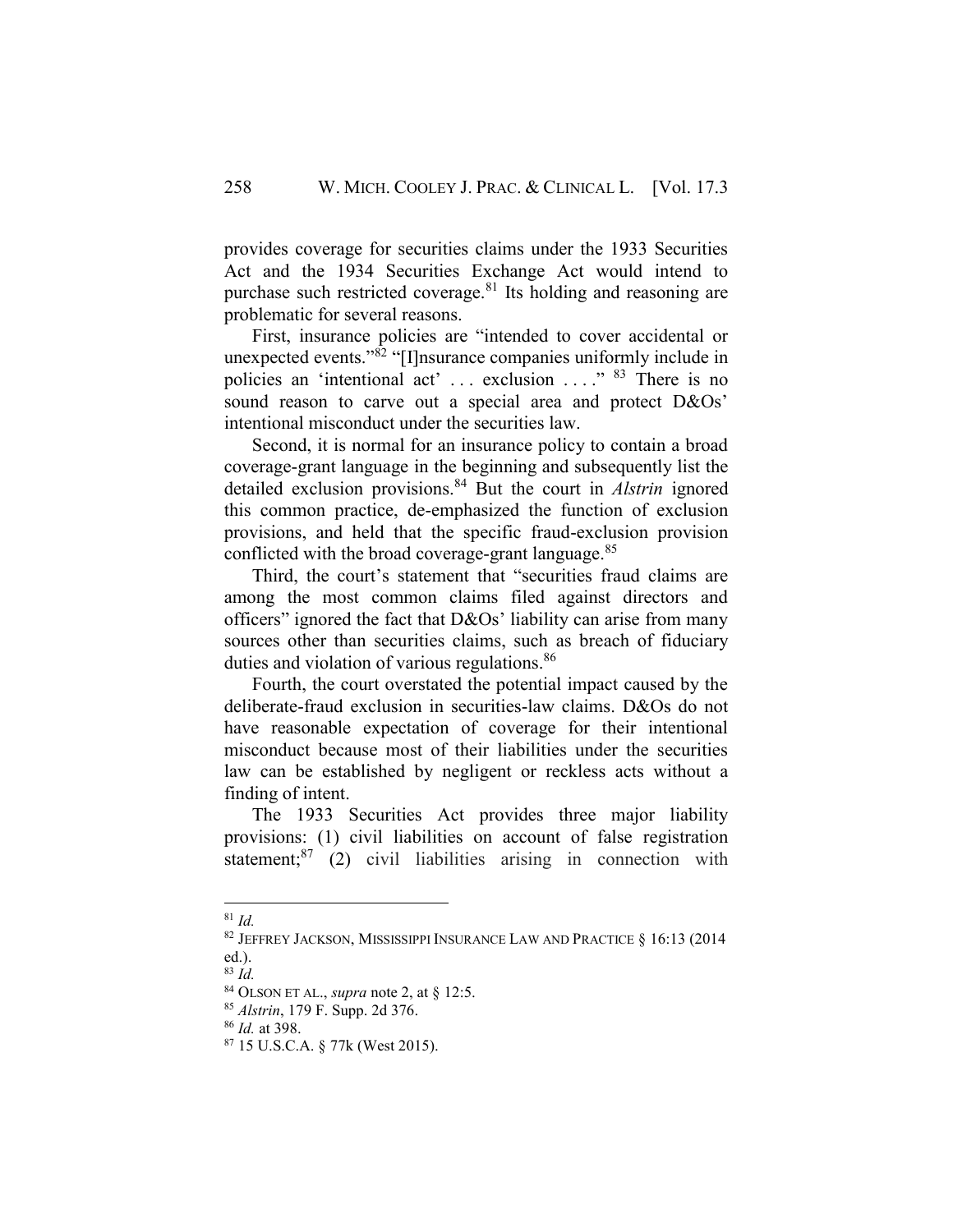prospectuses and communications; <sup>88</sup> and (3) fraudulent interstate transactions.<sup>89</sup> Among these provisions, only one subsection of the fraudulent interstate transactions provision requires a finding of intent.<sup>90</sup>

Under the 1934 Securities Exchange Act, most anti-fraud claims are based on Section 10(b) of the Exchange Act and Rule 10b-5 (employment of manipulative and deceptive devices) promulgated by the SEC.<sup>91</sup> Most courts have held that recklessness is enough to meet the scienter element and intent is not necessary.<sup>92</sup> While the line between reckless and intentional is fuzzy, courts in the U.S. seem to have no trouble making such distinctions.

In response to the *Alstrin* decision, some D&O insurance policies began replacing "deliberate fraud" language with "adjudicated fraud" language, which requires adjudication of a fraudulent act to trigger the fraud-exclusion provision.<sup>93</sup> Some courts have also held that a fraudulent act must be adjudicated to satisfy the fraud-exclusion provision.<sup>94</sup>

### *C.* AT & T*: Adjudication or Settlement*

<span id="page-12-0"></span>In *AT & T*, the court held that fraud-exclusion provisions do not bar coverage for a fraudulent act "*unless* (1) there is a 'finding' that such acts occurred, and (2) that such finding is 'material' to the cause of action being adjudicated."<sup>95</sup> It further held that settlement of the underlying claim will bar the application of the

<sup>88</sup> 15 U.S.C.A. § 77l (West 2015).

<sup>89</sup> 15 U.S.C.A. § 77q (West 2015).

<sup>90</sup> *See id.*

<sup>91</sup> 15 U.S.C.A. § 78j (West 2015); 17 C.F.R. § 240.10b–5 (2014).

<sup>92</sup> *See*, *e.g.*, 15 U.S.C § 77j(b) (2012); S.E.C. v. Infinity Grp. Co., 212 F.3d 180, 192 (3d Cir. 2000).

<sup>93</sup> ABRAHAM, *supra* note 36, at 594.

<sup>94</sup> *See* AT & T v. Clarendon Am. Ins. Co., No. 04C-11-167-JRJ, 2008 WL

<sup>2583007,</sup> at \*6 (Del. Super. Ct. June 25, 2008).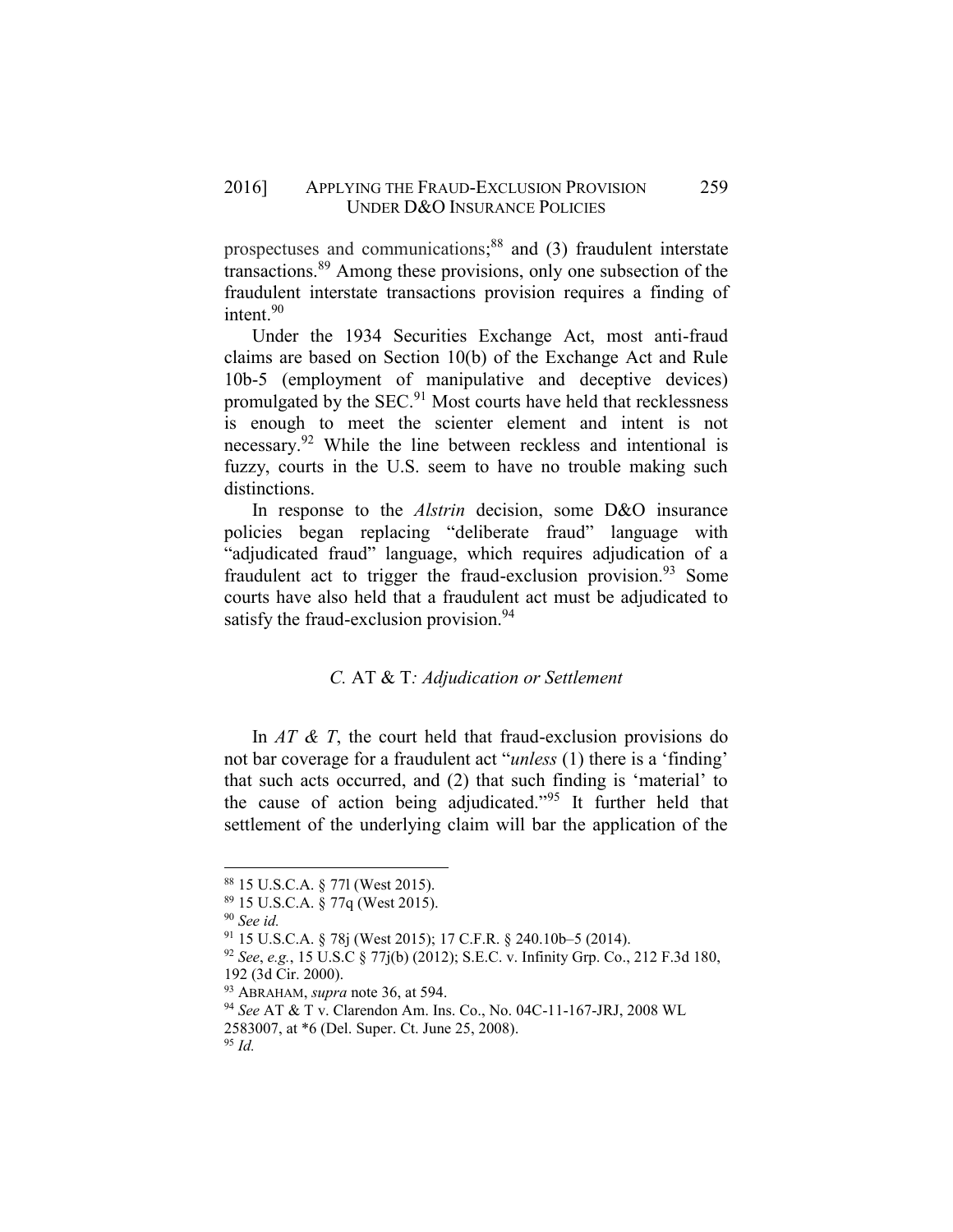fraud-exclusion provision.<sup>96</sup> This holding motivates an insured to settle the underlying claim to avoid a finding of fraud and to secure coverage, but it ignores an insurer's legitimate interest to challenge a fraud, even if the fraud is clear.

Although it is true that D&Os have legitimate interests in settling groundless claims or claims against them based on nonintentional conduct, these legitimate interests can be protected by the D&O insurance policy because an insurer has a duty to defend an insured.<sup>97</sup> A duty to defend "is triggered whenever there is a remote possibility of coverage under the insurance policy."<sup>98</sup> "It is the allegation itself and whether the allegation arguably falls within the policy that creates the duty to defend, not whether the claim will eventually be excluded."<sup>99</sup> The duty to defend is broader than the duty to indemnify.<sup>100</sup> "Even if a claim ultimately falls outside of a policy, the insured may still be required to defend the insured against [the underlying claim]."<sup>101</sup> "When an insurer refuses to defend a covered claim[,] the insured is entitled to damages proximately caused by that failure, including attorney's fees and expenses."<sup>102</sup> There is no reason to prevent an insured from settling an underlying claim; however, "[i]t would seem only to make sense that where the [insured] settles the underlying fraud action before trial—and hence before the [insured's] dishonesty has been determined—the insurer should be permitted to subsequently litigate the issue so as to apply the exclusion."<sup>103</sup>

 $\overline{a}$ 

<sup>96</sup> *Id.* at \*7-8.

<sup>97</sup> *See* Gray v. Zurich Ins. Co., 419 P.2d 168 (Cal. 1966).

<sup>98</sup> OLSON ET AL*.*, *supra* note 2, at § 12:32.

<sup>99</sup> *Id.*

<sup>100</sup> *Id.*

<sup>101</sup> *Id.* <sup>102</sup> *Id.*

<sup>103</sup> Rutkin, *supra* note 5, at 25.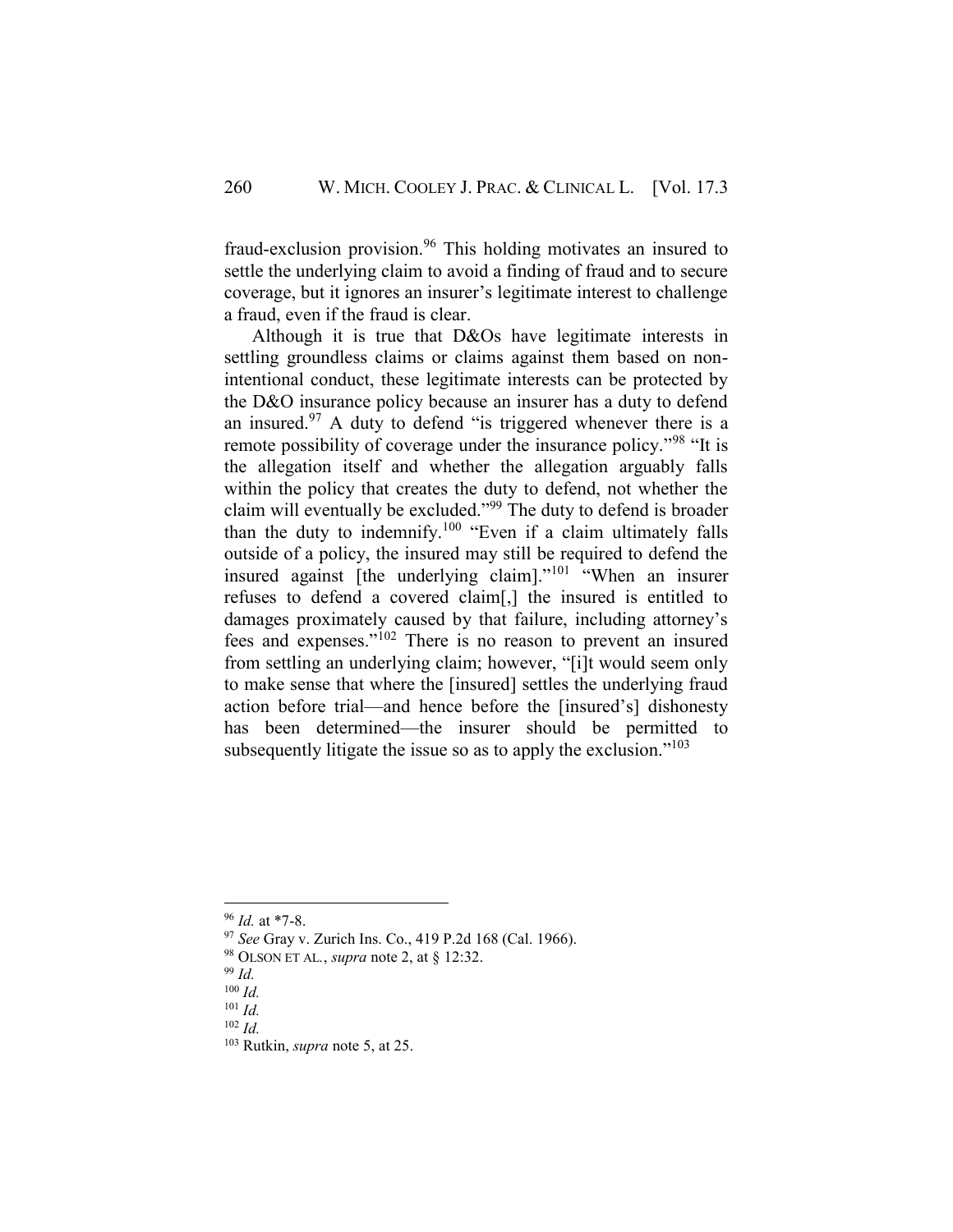#### 2016] APPLYING THE FRAUD-EXCLUSION PROVISION 261 UNDER D&O INSURANCE POLICIES

#### <span id="page-14-0"></span>*D.* PMI*: An Ambiguous "Some-Evidentiary-Proof" Standard*

In *PMI*, the court held that the term "in fact" within the fraudexclusion provision means "*either* a final adjudication, including a judicial adjudication, *or* at a minimum, at least some evidentiary proof" of fraud.<sup>104</sup> However, what evidence, and how much evidence, can satisfy this relaxed "some evidentiary proof" standard? Once the "adjudication" approach is replaced with the "in fact" approach, the application of fraud exclusion becomes even more ambiguous. A recent California case reflects this ambiguity. $105$ 

The D&O insurance policy fraud-exclusion provision may be triggered even when there is no actual finding of intent, so long as some evidence supports such a finding.<sup>106</sup> In *Nat'l Bank of California*, parties to a D&O insurance policy replaced the term "final adjudication" with the term "in fact."<sup>107</sup> The insured bank induced its customer trustees to execute fifteen loans documents without telling the trustees about the underlying loan. The arbitration award concluded that the bank's conduct was fraud in execution, and thus triggered the fraud exclusion under its D&O insurance policy.<sup>108</sup> But the arbitrator made no finding as to the bank's intent. Instead, the arbitrator only found that the bank did not tell the trustees about the underlying loan before the documents were executed, and that the bank handled the documents in a way that customer trustees were unable to read them.<sup>109</sup> The court held that the evidence submitted to the arbitrator was sufficient to trigger the fraud exclusion under the D&O insurance policy.<sup>110</sup>

<sup>104</sup> PMI Mortg. Ins. Co. v. Am. Int'l Specialty Lines Ins. Co., No. C 02-1774 PJH, 2006 WL 825266, at \*7 (N.D. Cal. Mar. 29, 2006).

<sup>105</sup> See Nat'l Bank of Cal. v. Progressive Cas. Ins. Co., 938 F. Supp. 2d 919 (C.D. Cal. 2013).

<sup>106</sup> *Id.*

<sup>107</sup> *Id.* at 925 ("Any [c]laim arising out of or in any way involving, in fact, any fraudulent, dishonest or criminal act . . . .").

<sup>108</sup> *Id.* at 927.

<sup>109</sup> *Id.*

<sup>110</sup> *Id.* at 931.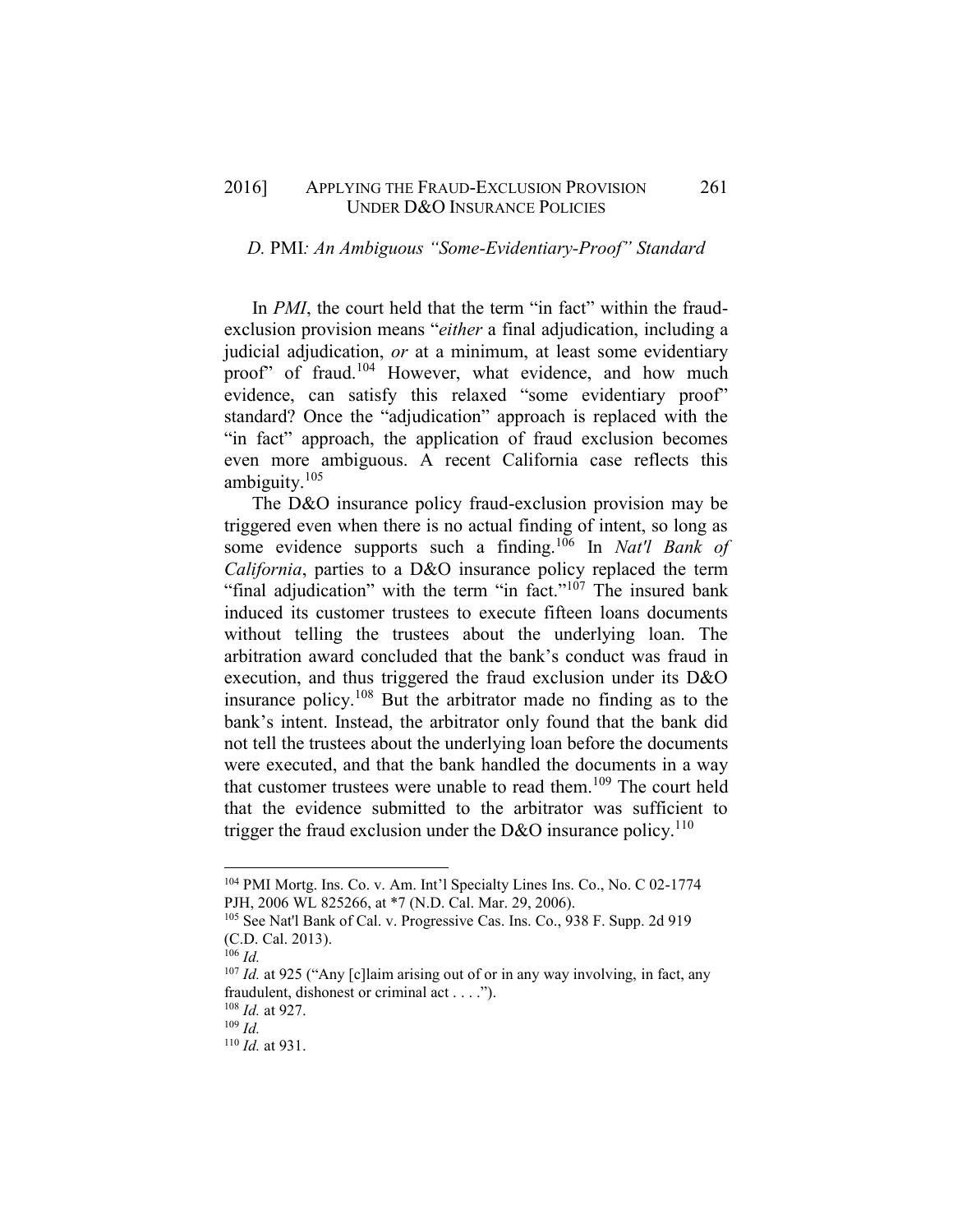From *PMI* and *Nat'l Bank of California*, it can be concluded that once the "in fact" approach and the relaxed "someevidentiary-proof" standard come into play, the evidentiary requirement and the level of burden of proof for applying the fraud exclusion become even more ambiguous.

## *E. Which Approach Should Be Applied?*

<span id="page-15-0"></span>The "adjudication" approach requires a final adjudication of a fraudulent act to trigger the fraud-exclusion provision.<sup>111</sup> This approach is strict, but clear. An insurer cannot easily enforce the fraud-exclusion provision; thus, it better protects the insured's reasonable expectation to coverage.

In contrast, the "in fact" approach requires either a final adjudication or some evidentiary proof to trigger the fraud exclusion.<sup>112</sup> Its relaxed "some-evidentiary-proof" standard provides an insurer more leeway to enforce the fraud-exclusion provision; thus, it better serves the insurer's interests in preventing fraud.

An insured has legitimate interests in settling an underlying claim, but an insurer's interests in challenging and preventing fraud are also important. To strike a balance between these interests, the insurer should be allowed to subsequently challenge a fraud and raise the fraud-exclusion provision.

"The well-established body of law across the nation . . . recognizes that the essence of insurance is peace of mind."<sup>113</sup> The purchasers of insurance are not contracting "to obtain a commercial advantage but to protect [themselves] against the risks of accidental losses and the mental stress which could result from

<sup>111</sup> AT & T v. Clarendon Am. Ins. Co., No. 04C-11-167-JRJ, 2008 WL 2583007, at \*6 (Del. Super. Ct. June 25, 2008).

<sup>112</sup> PMI Mortg. Ins. Co. v. Am. Int'l Specialty Lines Ins. Co., No. C 02-1774 PJH, 2006 WL 825266, at \*7 (N.D. Cal. Mar. 29, 2006).

<sup>113</sup> Jeffrey M. Liggio & P. Scott Russell IV, *The Price of Peace of Mind - Recovery of Mental Distress Damages in Bad Faith Claims in Florida*, 75 FLA. B.J. 44, 44 (2001).